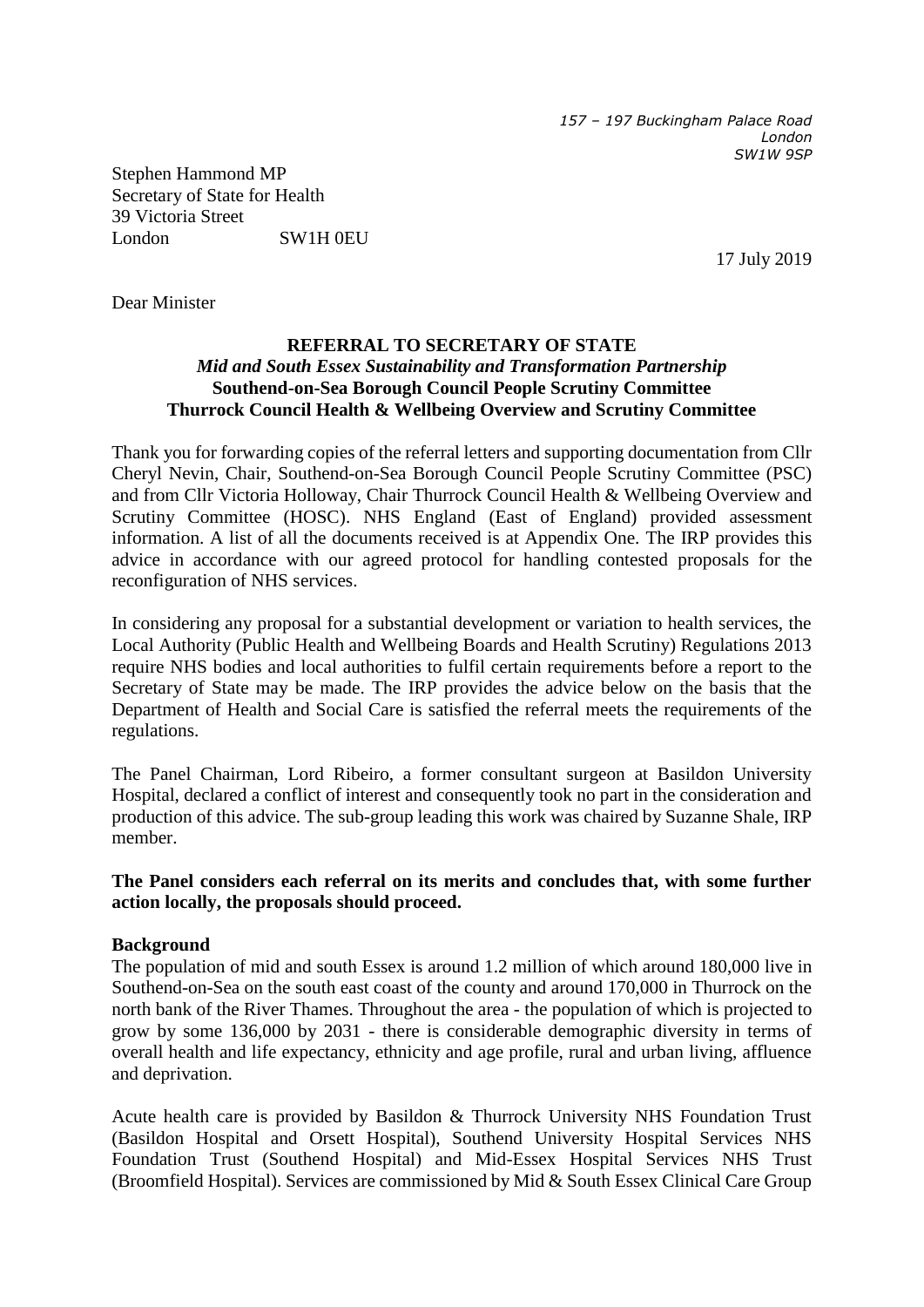(CCG) Joint Committee<sup>1</sup> and NHS Specialised Commissioning. Community and mental health care is provided by Essex Partnership University NHS Foundation Trust, North East London NHS Foundation Trust, and Provide.

In June 2015, health and care organisations in mid and south Essex were selected to enter the NHS Success Regime, a national programme to improve health and social care in locations where there were deep-rooted systemic pressures<sup>2</sup>. With the establishment of Sustainability and Transformation Programmes (STP) in 2016, it was decided to embed the work of the Success Regime into the Mid and South Essex STP with the same footprint and governance processes.

Consideration of possible changes to health services in Thurrock dates back to 2015 leading, in Spring 2016, to the commencement of a local engagement process run jointly by Thurrock Council and Thurrock CCG *For Thurrock in Thurrock* in which residents were asked about their priorities for integrated medical centres (IMC) and services that should be provided locally. In March 2016, a Healthwatch Thurrock report on *For Thurrock in Thurrock* received over 9,000 responses with respondents reporting a strong desire to have care delivered closer to home. Also, in March 2016, an 'acute leaders group' was formed comprising more than 50 local clinicians to develop options for change.

East of England Clinical Senate reports, covering progress in developing the Success Regime, were published in June and October 2016. The Thurrock HOSC received an update on the success regime/STP on 10 November 2016.

An options appraisal workshop, *Mid and South Essex Success Regime – A programme to sustain services and improve care*, was held on 22 February 2017. On 17 May 2017, a 'Memorandum of Understanding' (MOU) for Thurrock was co-signed by relevant partners including Thurrock CCG, Thurrock Council and Basildon Hospital. The MOU stated that *"Provision of services at Orsett Hospital would not cease prior to the construction and opening of the integrated medical centres"* and *"a comprehensive review of health and care services provided at Orsett would be undertaken to inform the appropriate clinical services which may be mitigated to each IMC or other appropriate location, taking account of the specific care needs of the population of each of the four localities in Thurrock".* In August 2017, NHS representatives provided a presentation to the Thurrock HOSC of the action plan for the Thurrock IMCs.

On 20 September 2017, NHS representatives presented a paper to the Southend Health & Wellbeing Board about the STP and detailing progress with a pre-consultation business case, describing the options appraisal process and a change to the clinical service model proposed that would maintain three fully functioning A&E departments at Basildon, Broomfield and Southend. The NHS England National Clinical Director for Stroke emailed NHS officials on 30 September 2017 to offer views on the proposed model for stroke services under the STP. The model differed from the national model of a single hyper-acute stroke unit (HASU) in that people suspected of having a stroke would access care via their nearest A&E department. All three A&E departments would be able to diagnose and initiate treatment if required. The patient would then be transferred to the specialist stroke unit at Basildon Hospital for the first 72 hours post-stroke to receive intensive support and care from a dedicated team before being transferred back home, to their local hospital for ongoing acute care or to a community facility. A third

1

<sup>1</sup> Comprising Basildon & Brentwood CCG, Castle Point & Rochford CCG, Mid-Essex CCG, Southend CCG and Thurrock CCG

<sup>2</sup> Other success regimes were established in Devon and Cumbria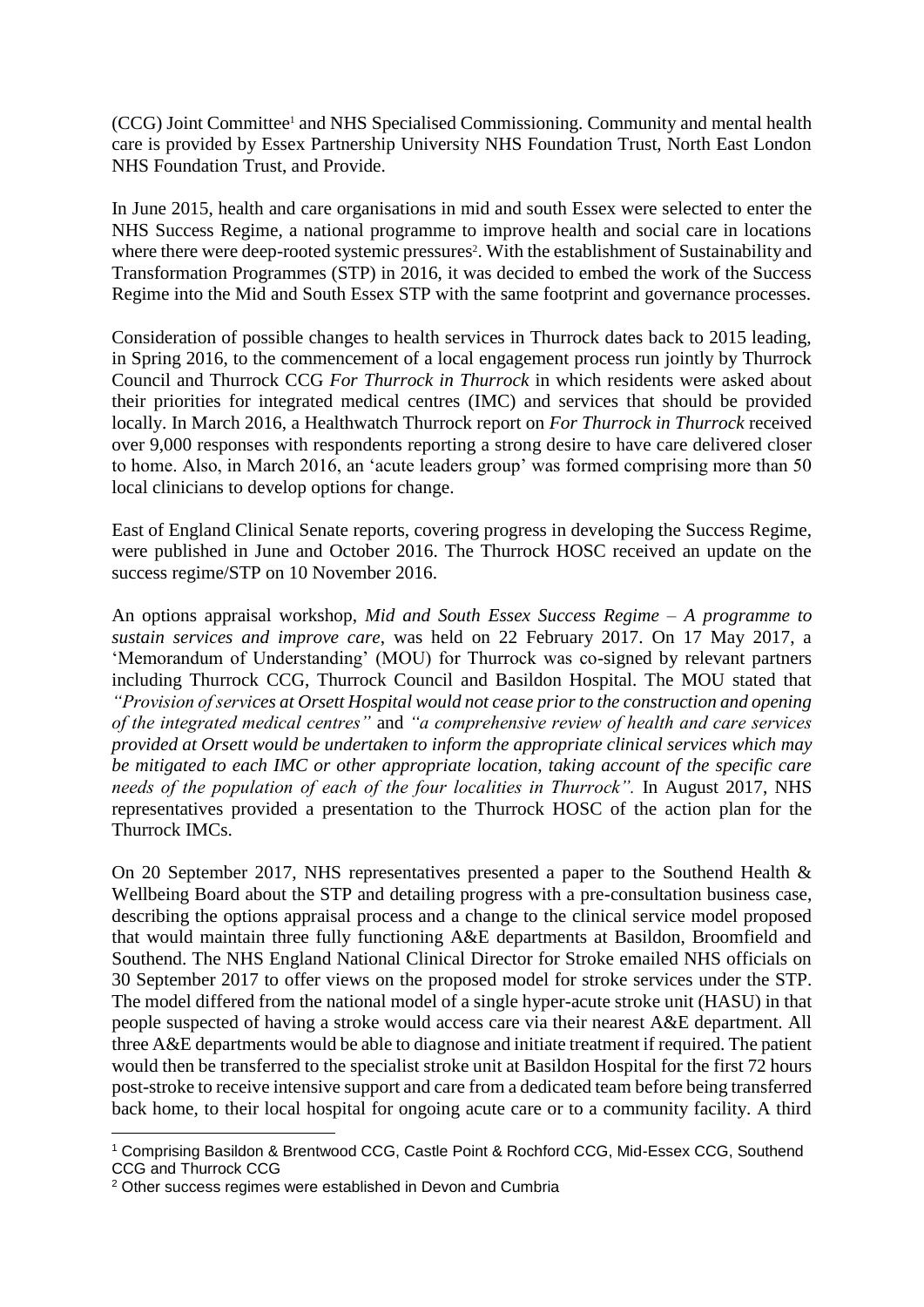East of England Clinical Senate report, published in September 2017, questioned whether there was evidence to support the plan to initiate stroke treatment (thrombolysis) on three sites.

The East of England Clinical Senate's fourth report of October 2017 considered further evidence about the proposed model for stroke services and made recommendations, including about additional modelling work required. A meeting of the Southend PSC on 18 October 2017 noted progress on the STP and expressed some reservations about financial modelling and clinical evidence. The need to establish a joint health overview and scrutiny committee with Essex and Thurrock Councils, to be led by Southend-on-Sea Council, was agreed.

The Chancellor of the Exchequer's budget statement of 22 November 2017 announced a capital investment of £118m for the Mid and South Essex STP acute reconfiguration. A preconsultation business case was published on 23 November 2017. A CCG Joint Committee meeting on 29 November 2017 gave approval to proceed with a public consultation. *Your Care in the Best Place* was launched on 30 November 2017, initially to run to 9 March 2018 and subsequently extended to 23 March 2018. A supplementary document, *The future of locally*  based health and care services currently provided at Orsett Hospital, was also produced together with additional materials concerning finance, the clinical transport service, stroke and workforce.

The proposals consulted on outlined a series of changes to acute hospital services aimed at improving access to and the quality of care provided to patients. The proposals focussed on maintaining current centres of excellence across three hospitals:

- Burns and plastic surgery at Broomfield Hospital
- ENT surgery and oral-maxillofacial surgery at Broomfield Hospital
- Specialist cancer care at Southend Hospital
- Specialist cardiothoracic care at Basildon Hospital

GP and community services would be developed to support the changes to acute services. Care for patients showing symptoms of a stroke would continue to be via the nearest A&E and transfer to Basildon Hospital (that is, the model as described above). Services currently provided at Orsett Hospital would be transferred to a range of locations within Thurrock, Basildon and Brentwood delivering care closer to home and allowing stronger integration between primary, community and social care. Orsett Hospital would not be closed before services had been re-provided elsewhere.

Members of the STP team met the Chairs of the Southend, Thurrock and Essex Health & Wellbeing Boards on 16 January 2018 to discuss the consultation. A presentation was provided to the first informal meeting of the Mid and South Essex STP Joint HOSC on 22 January 2018 and again at its first public meeting on 20 February 2018. Clinicians leading the programme attended a Joint HOSC informal meeting on 8 March 2018 and a further presentation on the STP was provided at the Joint HOSC public meeting on 13 March 2018.

The Joint HOSC formally responded to the public consultation on 22 March 2018. It supported the STP in further progressing its proposals whilst expressing concerns about a number of issues and reserving the right to continue its scrutiny of certain aspects of the proposals. The Joint HOSC was content that *"significant consultation work has been undertaken"* and expressed the view that *"the engagement work undertaken has been adequate and in some respects very encouraging"*. It noted that the MOU had been agreed between partners regarding the closure of Orsett Hospital as well as seeking further data on stroke patient numbers. The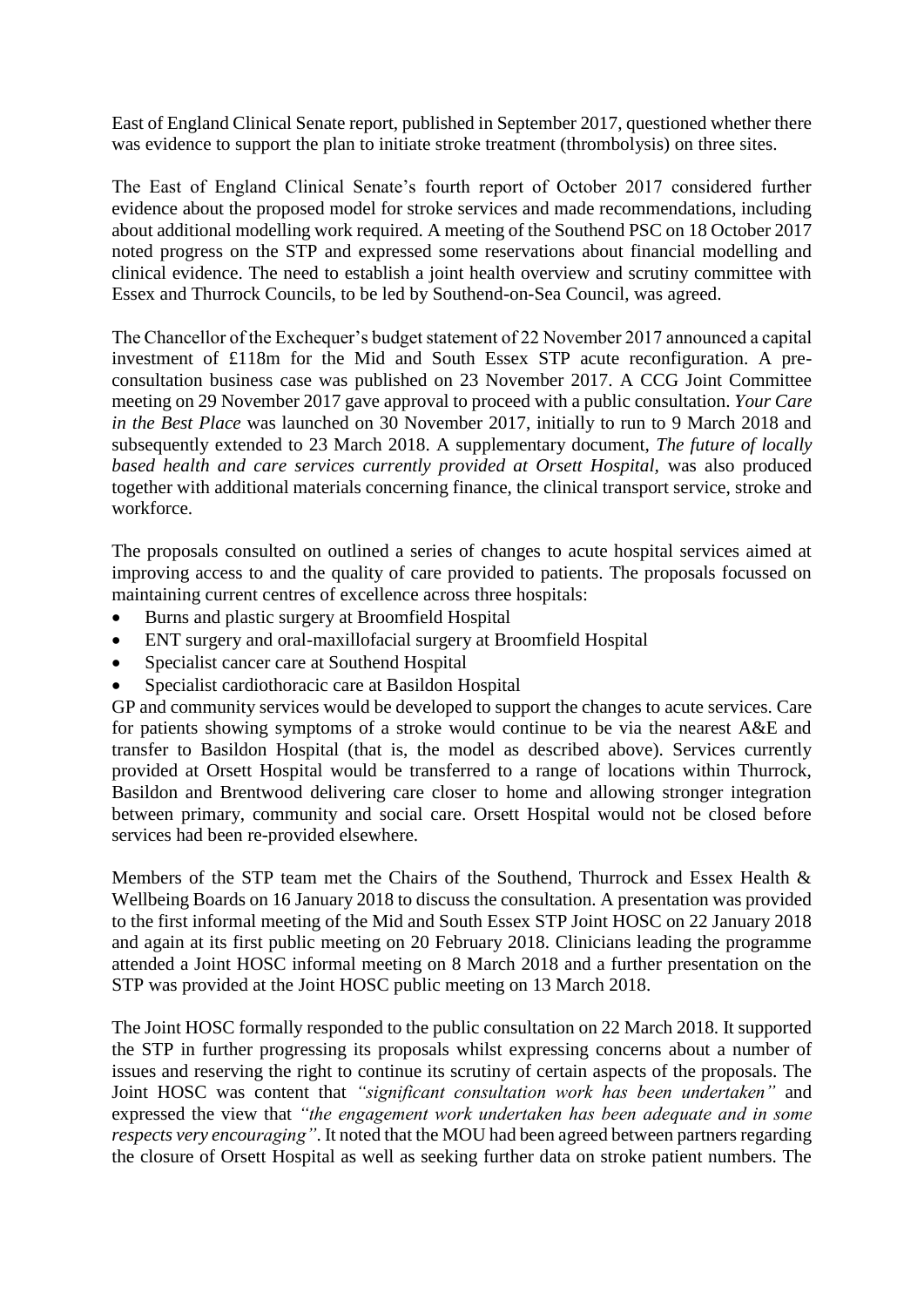public consultation closed on 23 March 2018. Pre-election purdah, prior to local government elections on 3 May 2018, began on 27 March 2018.

A fifth East of England Clinical Senate report was produced in May 2018. On 22 May 2018 an independent analysis of the public consultation was published. Produced by specialist consultation analysts, The Campaign Company, the analysis reported that 16 large scale public meetings had been attended by 700 people, 40 deliberative workshops had been held for people most likely to be directly affected, three meetings had been held specifically about the future of Orsett Hospital and that 750 people had taken part in a telephone survey. It was estimated that 3,500 people had taken part in the consultation. Key findings included:

- Broad agreement with the overall approach to provide care in the best place in the home, in community settings and in hospital
- Concern about access issues, the feasibility of delivering the plan given the resource challenges faced by the NHS and the difficulty of recruiting GPs, community nurses and specialist hospital staff
- Concern amongst patients and residents from Thurrock about the potential impact on the community of the Orsett Hospital proposals and from patients and residents from Southend about possible downgrading of services at Southend Hospital

STP representatives provided a presentation to the Joint HOSC on 6 June 2018 outlining the process so far and high-level findings. At an informal Joint HOSC meeting on 19 June 2018, STP representatives provided draft recommendations to be made in the decision-making business case (DMBC) and a presentation on the clinical transport model. Approval to progress the DMBC was provided by NHS England on 28 June 2018.

The CCG Joint Committee met on 6 July 2018 to consider the DMBC and made 19 decisions. On Decision 12, the CCG Joint Committee approved:

- *"Access to care for patients showing symptoms of a stroke would continue to be via the local A&E department, where patients would be assessed, stabilised and, if indicated, treated with thrombolysis.*
- *After the patient was stabilised, and after discussion between the patient/family and clinicians, the patient would be transferred to Basildon Hospital for a short (approximately 72 hour) period of intensive nursing and therapy support.*

*The CCG Joint Committee also noted that:*

- *Following a stroke and an inpatient stay at Basildon Hospital for a short period of intensive treatment, patients would be transferred home, if their condition had improved sufficiently, or back to their local hospital or community facility for on-going care and treatment. All follow-up outpatient appointments, tests and scans would continue to be offered at all three hospital sites.*
- *Should a patient be confirmed as suffering from a bleed on the brain, they would continue to be transferred to a specialised designated centre, as now. This would either be Queen's Hospital, Romford, or Cambridge University NHS Foundation Trust in Cambridge.*

*The Joint Committee also strongly supported the ambition to develop a Mechanical Thrombectomy service in mid and south Essex, noting that such a service may be commissioned by NHS England."*

On Decision 15, the CCG Joint Committee approved:

• *"The relocation of services currently provided at Orsett Hospital to a range of locations within Thurrock, Basildon and Brentwood, enabling the closure of Orsett Hospital. The CCG Joint Committee also noted that:*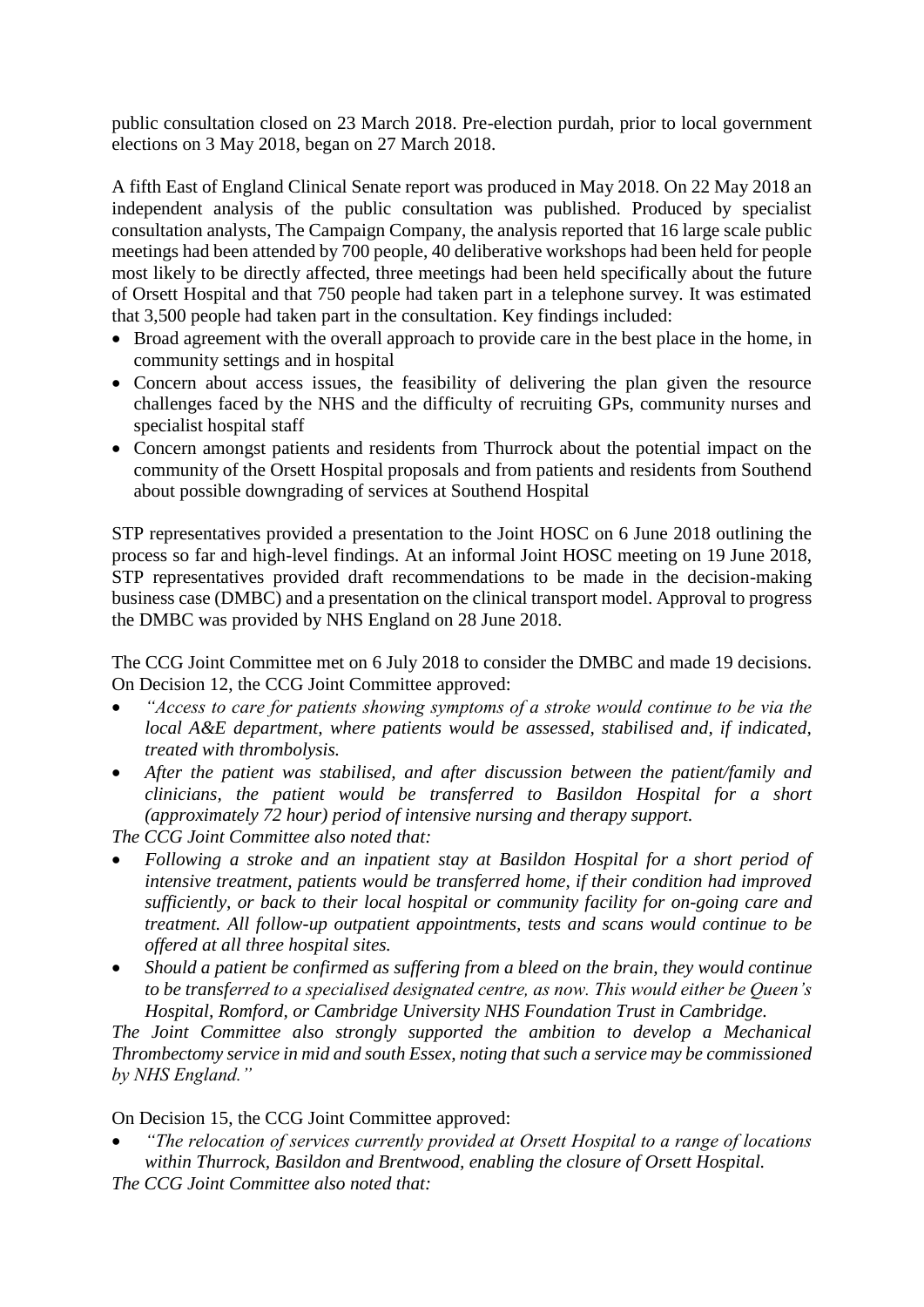- *There would be a period of co-production with the local community through the establishment of a "People's Panel" supported by Healthwatch organisations in Thurrock and Essex to determine the best site(s) to relocate these services to.*
- *Alongside the period of co-production, further detailed assessments would be undertaken on equality and health inequality impacts, and the quality impact of proposed service relocations.*
- *Once the period of co-production was completed, and with the detailed work on impact assessment, the CCG Joint Committee would be asked to make a decision on which sites would provide the relocated services, and*
- *In accordance with the agreement between Thurrock CCG, Thurrock Council and the three mid and south Essex hospitals, the Orsett Hospital site would not be closed until the new services were in place at the agreed new locations".*

On 19 July 2018, a meeting of the Southend Council unanimously carried a motion reiterating concerns expressed during the consultation and about the public consultation process itself, including that no other options for the location of the specialist unit had been consulted upon. Amongst its concerns, the Council stated that it could not support the STP without better rationale and evidence for moving stroke services to Basildon Hospital. The motion requested that the Southend PSC give due consideration to a referral to the Secretary of State.

The Joint HOSC met on 30 August 2018 to consider the CCG Joint Committee's decisions. A letter of 25 September 2018 from the Joint HOSC Chair to the CCG Joint Committee Chair confirmed that the Joint HOSC would not be making any further recommendations or comments regarding the decisions made.

The Southend PSC resolved on 9 October 2018 to refer the STP to the Secretary of State.

STP representatives presented a paper to a meeting of the Thurrock HOSC on 5 December 2018. Thurrock Council resolved on 21 December 2018 to refer the decision concerning Orsett Hospital to the Secretary of State.

# **Basis for referral**

The Southend-on-Sea Borough Council People Scrutiny Committee's letter of 15 January 2019 states that:

*"Southend-on-Sea Borough Council can refer decisions to the Secretary of State under certain prescribed criteria outlined in legislation. Based on these criteria the grounds for this referral are outlined in para 9(a) and 9(c) (regulation 23) as follows:*

- *i. Scrutiny is not satisfied with the adequacy of the consultation with Southend-on-Sea Borough Council regarding the Mid and South Essex STP – 'Your Care in the Best Place'; and*
- *ii. Scrutiny considers that the CCG Joint Committee decision regarding stroke services (decision #12) is not in the best interests of the health service in the area".*

The Thurrock Council Health & Wellbeing Overview and Scrutiny Committee letter of 8 January 2019 states that:

*"Thurrock HOSC wishes to submit a referral on 2 of the 4 grounds for referral as set out in the Local Authority Health and Scrutiny Regulations: June 2014 and Regulation 23 (Local Authority Public Health, Health and Wellbeing Boards and Health Scrutiny Regulations 2013). The referral is being submitted on the basis of HOSC not being satisfied with the*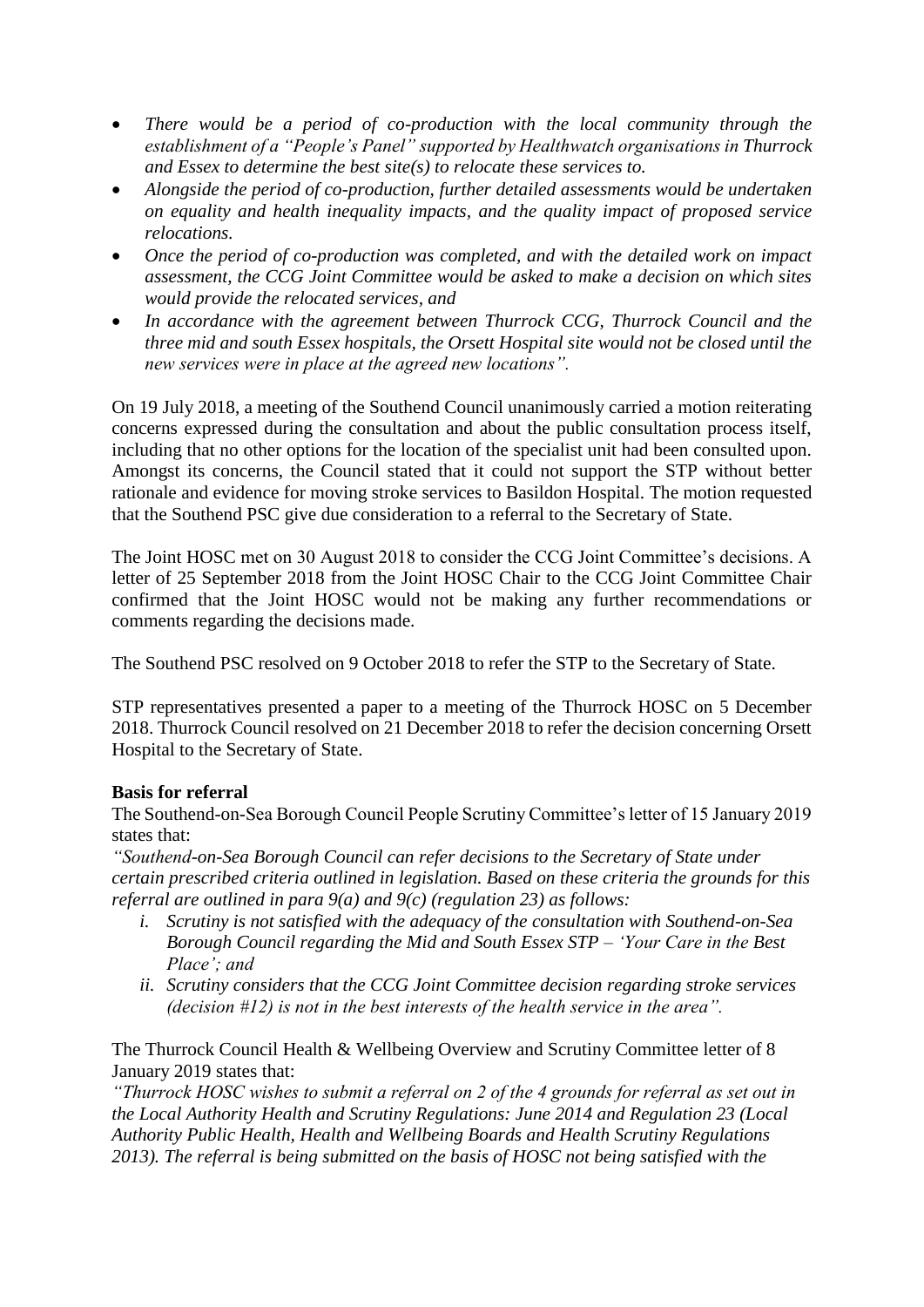*adequacy of the consultation and that the proposal to relocate services currently provided by Orsett Hospital are not in the interest of health services in Thurrock."*

## **IRP view**

With regard to the referrals by the Southend-on-Sea Borough Council PSC and Thurrock HOSC, the Panel notes that:

- As a joint health scrutiny committee was formed, the CCGs were not required to provide information to Southend Borough Council or to Thurrock HOSC – only to the Joint HOSC
- The constituent committees of the Joint HOSC retained their own right of referral two of those constituent committees resolved to refer on grounds of not being satisfied with the consultation
- Southend PSC contends that the CCG Joint Committee decision regarding stroke services (CCG Joint Committee Decision 12) is not in the best interests of the health service in the area
- The Panel has been asked to comment on the sequencing of changes in relation to the closure of Orsett Hospital – Thurrock HOSC contends that the proposal to relocate services currently provided by Orsett Hospital (Decision 15) is not in the interest of health service locally
- Concerns remain locally about specific, practical aspects of the proposals further work is required to provide necessary reassurance

#### **Advice**

## **The Panel considers each referral on its merits and concludes that, with some further action locally, the proposals should proceed.**

### *Consultation issues*

A Joint HOSC was established between Southend-on-Sea, Thurrock and Essex Councils as the health scrutiny body to be consulted on matters relating to the planning, provision and operation of the health services in the area under the Local Authority (Public Health, Health and Well Being Boards) Regulations 2013. The Joint HOSC is the appropriate and only scrutiny body with which the CCGs must consult on any proposals developed in respect of the *Your Care in the Best Place* STP programme. It is also the only body that the NHS is required to provide information to in these circumstances. Nevertheless, the NHS in this instance made additional efforts to engage with the constituent scrutiny committees separately.

The IRP notes that in responding to the consultation the Joint HOSC, of which Southend PSC and Thurrock HOSC formed two thirds of the membership, acknowledged that significant consultation work had been undertaken and that the engagement work undertaken had been adequate and in some respects very encouraging. The Panel finds it difficult to reconcile these statements with the criticisms subsequently made by the scrutiny committees, both of which retained their rights of referral. The Panel understands that DHSC is currently considering revisions to its existing guidance on health scrutiny and may wish to ponder this apparent paradox.

Both referring bodies have declared that they were not satisfied that public consultation on the proposals was adequate. This is addressed by the Panel under Regulation 23(9)(c) as not being in the interests of the health service in the area. As the Independent Chair of the CCG Joint Committee stated in replying to the referring bodies, it was disappointing that greater numbers did not formally respond to the consultation though social media marketing showed a higher 'reach' in excess of 350,000 people. The Panel understands some of the criticisms levelled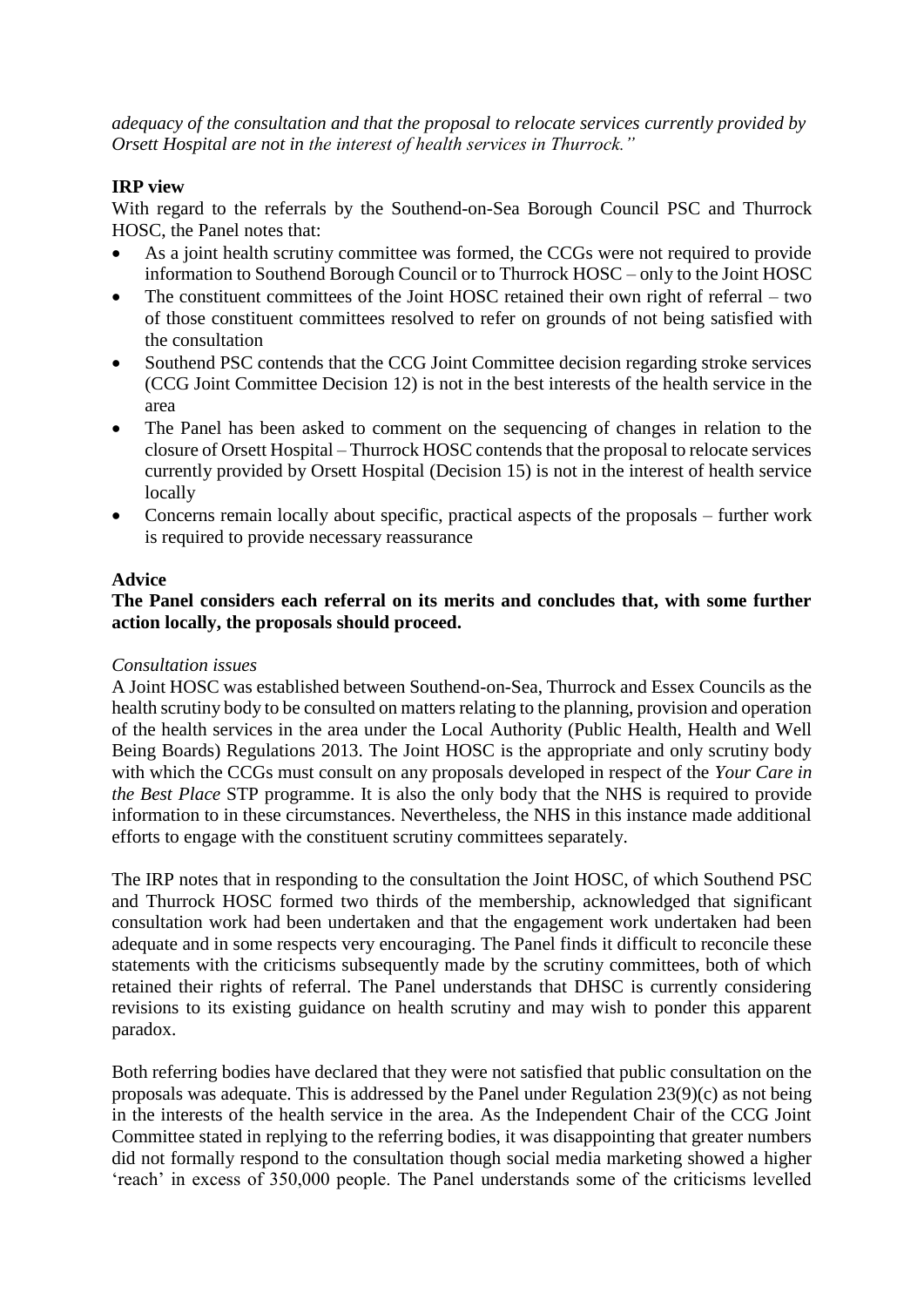about a lack of clarity on detailed planning, for example, on exactly where the services currently provided from Orsett Hospital will be located in the future. There is inevitably something of a 'chicken and egg' situation in that the detailed work relies on a decision first being made. The IRP has yet to advise on a consultation that, with hindsight, could not have been improved upon. Overall, the Panel considers that the consultation with the Joint HOSC and the public consultation were satisfactory.

#### *Whether the proposals contested are in the interests of local health services*

In considering whether proposals are in the interests of local health services, of the 19 decisions made by the CCG Joint Committee on 6 July 2018 in relation to the STP, the Panel has considered only those raised in the two referrals – namely, Decisions 12 and 15. The Panel was concerned to hear that other proposals that are supported and have benefits for patients are being stalled.

Southend PSC contends that the CCG Joint Committee decision regarding stroke services (Decision 12) is not in the best interests of the health service in the area. It is acknowledged that the model proposed differs from the national model of a single HASU in that people suspected of having a stroke would access care via their nearest A&E department – at Basildon, Broomfield or Southend. Patients requiring intensive support would be transferred to the specialist unit at Basildon for 72 hours before transferring back to an appropriate place for further care. The PSC contends that Southend Hospital would be a more appropriate location for the specialist care provision. The model proposed has been the subject of much consideration by, amongst others, the East of England Clinical Senate, the NHS England National Director for Stroke, UCL Partners, the Stroke Association as well as the PSC and local health and wellbeing board. When implemented, the model will be subject to ongoing assessment by a specially appointed evaluation team from University College London's Department of Applied Health Research. That evaluation will no doubt consider the long-term sustainability of the model. The Panel does not presume to have any greater expertise than those bodies already closely involved. We simply note that, had the national model been adopted - and while evidence of a formal options appraisal for site selection is perhaps a little light - clinical interdependencies and geography suggest that Basildon Hospital would have been the more likely site for a single HASU serving the whole population. Under that model, Southend residents suspected of having a stroke would have been taken to Basildon from the outset rather than transferring after stabilisation for a short period of intensive nursing and therapy support. The proposed model is a variant from what might normally have been expected, affording Southend residents access to stroke care via their own A&E and its ongoing evaluation will no doubt be of interest to other locations.

Thurrock HOSC contends that the proposal to relocate services currently provided by Orsett Hospital (Decision 15) is not in the interest of health services in Thurrock. The Council has been party to the development of these proposals, including the introduction of integrated medical centres and closure of Orsett Hospital, since 2015. The Memorandum of Understanding co-signed by the CCG, Council and Basildon Hospital in 2017 explicitly stated that services at Orsett Hospital would not cease prior to the construction and opening of the IMCs. The CCG Joint Committee decision of 6 July 2018 quoted the agreement and reiterated that services at Orsett Hospital would not be closed until new services were in place in agreed new locations. The Panel expects this undertaking to be honoured. Services to be provided in the new facilities across Thurrock, Basildon and Brentwood are expected to include outpatient clinics, diagnostics and some day-case treatments. The Panel appreciates that more clarity may be required locally on the precise '*how/where/when'* details of the programme – not least on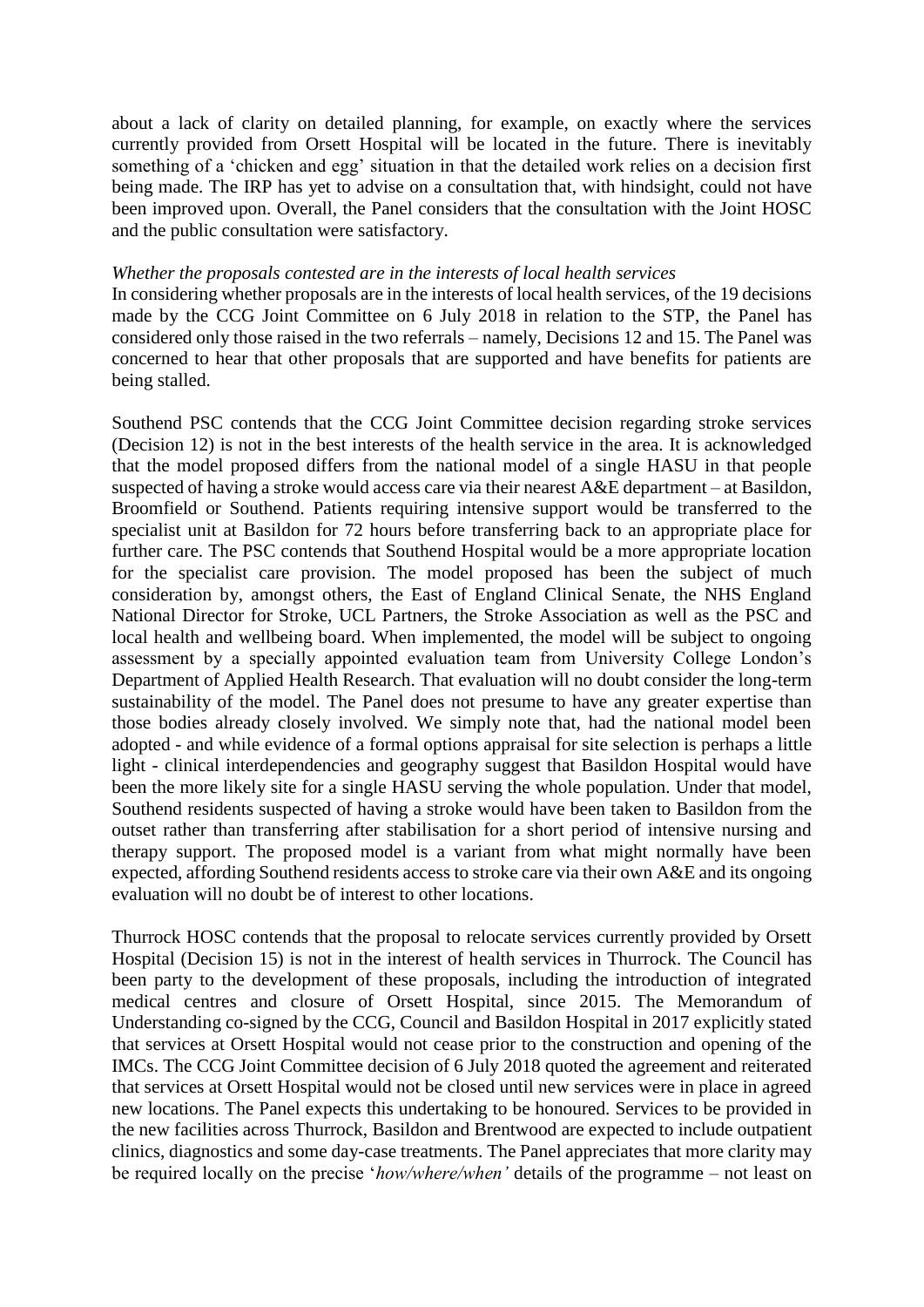how the workforce will transfer from the old setting to the new - but that is not a sufficient reason not to proceed. With intelligent dispersing of the new services, that minimises possible travel/transfer disruption for patients who may need to access more than one service, the IMCs should be an improvement on current service provision. They will need to be developed, and the outstanding details agreed, with the collaboration of relevant partners including the proposed People's Panel and local Healthwatch and subject to ongoing consideration by the relevant scrutiny bodies.

In summary, the Panel consider that both Decision 12 and Decision 15 are in the interests of health services locally. If issues around safe transfers and workforce, that were raised in the consultation, are still the cause of concern locally then the opportunity exists to deal with these concerns and provide necessary assurance as the NHS works with its stakeholders towards the implementation phase.

Yours sincerely

Enzanne Shole

Suzanne Shale IRP Member and Chair for this sub-group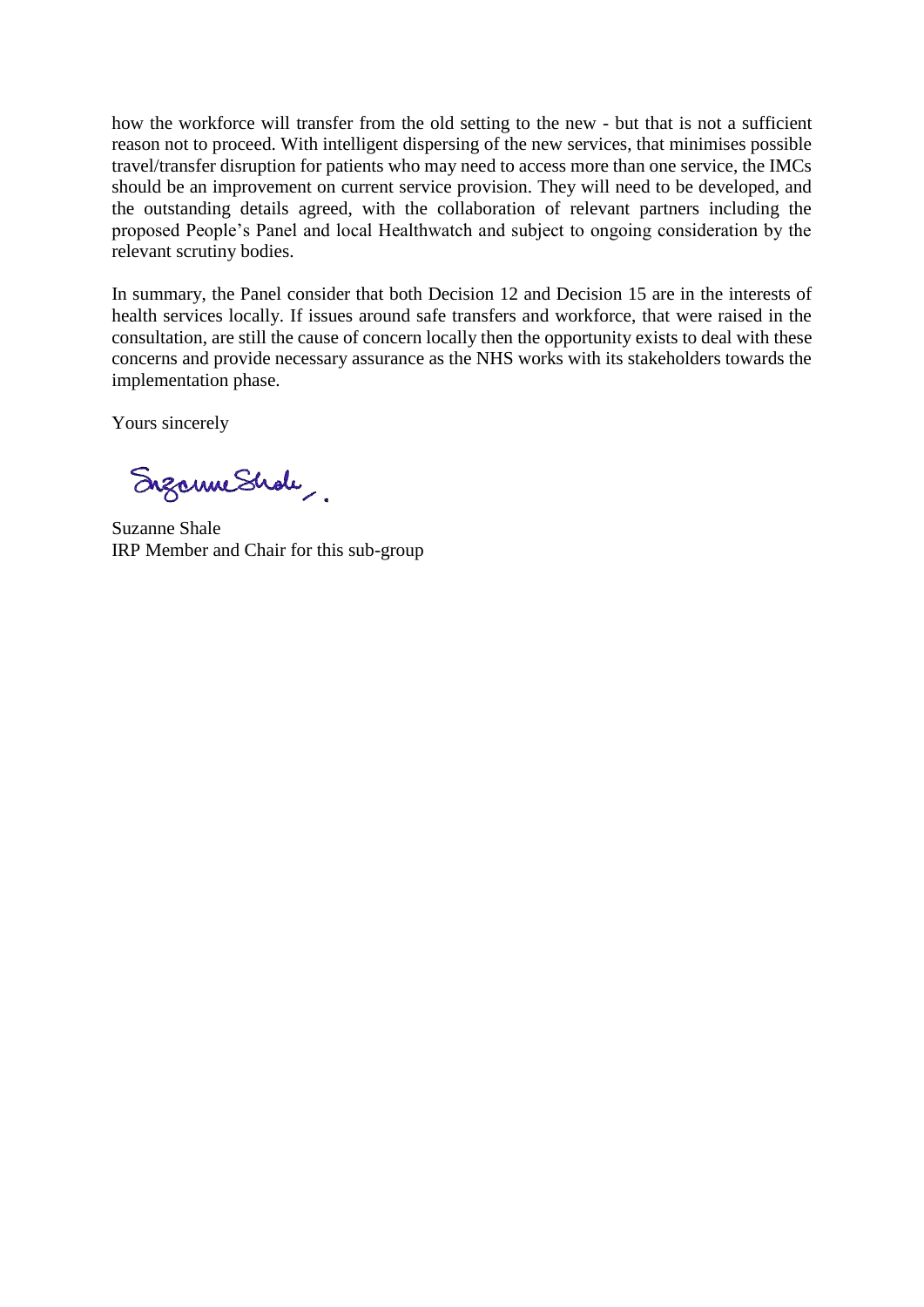# **APPENDIX ONE**

## **LIST OF DOCUMENTS RECEIVED**

### **Southend-on-Sea Borough Council PSC**

- Referral letter to Secretary of State from Cllr Cheryl Nevin, Chair, Southend-on-Sea Borough Council People Scrutiny Committee, 15 January 2019 Attachment:
- PSC Chair letter to Chair of CCG Joint Committee, 14 November 2018
- Draft referral to Secretary of State, 23 November 2018
- CCG Joint Committee letter to PSC Chair, 21 November 2018
- Report to Southend-on-Sea Council Cabinet re STP, March 2018
- paper providing dates of relevant meetings
- Report of Southend-on-Sea Council chief executive to PSC, 10 October 2017

## **Thurrock HOSC**

 Referral letter to Secretary of state from Cllr Victoria Holloway, Chair, Thurrock HOSC, 8 January 2019 and further letter, xx January 2019

Attachments:

- 2 DHSC letter to HOSC, 10 January 2019
- CCG Joint Committee minutes of meeting, 10 January 2019
- Health and Wellbeing Board minutes of meeting, 30 January 2018
- Health and Wellbeing Board minutes of meeting, 21 September 2018
- Joint HOSC minutes of meeting, 6 June 2018
- Joint HOSC minutes of meeting, 30 August 2018
- HOSC minutes of meeting, 18 January 2018
- HOSC minutes of meeting, 12 March 2018
- HOSC minutes of meeting, 8 November 2018
- HOSC minutes of meeting, 5 December 2018
- CCG Joint Committee letter to HOSC Chair, 3 June 2019

# **NHS**

- IRP template for providing assessment information Attachments:
- 2 Clinical Senate report, June 2016
- Clinical Senate report, October 2016
- Clinical Senate report, September 2017
- Comments on stroke proposals, NHS England Director for Stroke, September-November 2017
- UCL partners review of hyperacute stroke care
- Clinical Senate report, October 2017
- Clinical Senate report, May 2018
- Clinical senate report, January 2019
- Options appraisal process and outcome
- Pre-consultation business case, November 2017
- Your Care in the Best place consultation document, 30 November 2017
- Orsett Hospital specific consultation document, 30 November 2017
- Independent analysis of consultation responses, The Campaign Company, May 2018
- Decision-making business case
- CCG Joint Committee minutes of meeting, 6 July 2018